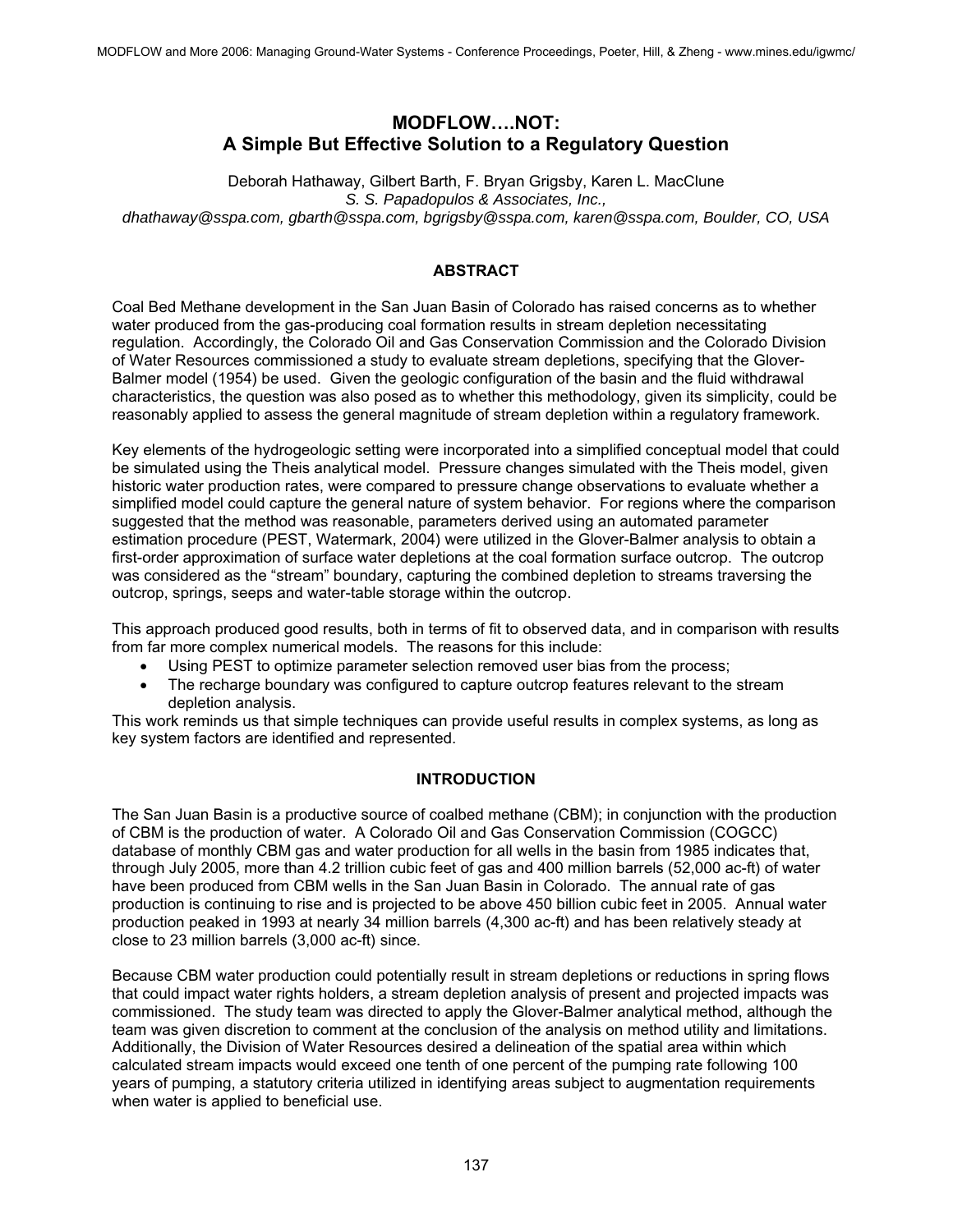## **HYDROGEOLOGIC SETTING AND CONCEPTUAL MODEL**

CBM in the San Juan Basin is produced primarily from the coals in the late Cretaceous Fruitland Formation. The Fruitland Formation and the adjacent Pictured Cliffs Sandstone, informally referred to as the Fruitland-Pictured Cliffs aquifer, are the source of the CBM produced water. The Fruitland-Pictured Cliffs aquifer is bounded to the north by a well-delineated outcrop of its component formations. The maximum elevation of the aquifer occurs approximately 10 miles east of Durango, where the formations crop out at an elevation of approximately 9,000 feet above msl. Along much of its outcrop reach in Colorado, Fruitland-Pictured Cliffs strata dip steeply southward towards the central portion of the San Juan Basin. Within a few miles, dips flatten and the Fruitland Formation dips to a minimum elevation of approximately 4,000 ft above msl in northern New Mexico.

As proposed by Kaiser et al. (1994), the Fruitland-Pictured Cliffs aquifer system consists of the more permeable Fruitland Formation coal seams and upper Pictured Cliffs sandstone tongues, confined between much less permeable shales and sandstones. Because of the sealing nature of the non-coal strata in the Fruitland Formation and the low permeability Kirtland Shale, the Fruitland-Pictured Cliffs aquifer transitions from an unconfined water table aquifer to a confined aquifer very rapidly in a basinward direction from its outcrop. Within the Fruitland Formation, porosity and permeability are greatest within the cleats of the coal seams. In addition to the coal seam permeability, fractures in the shales and sandstones that are adjacent to the coal seams are believed to provide local pathways for groundwater flow between the Pictured Cliffs Sandstone and the Fruitland Formation coal (Questa, 2000).

Permeabilities within the Fruitland-Pictured Cliffs aquifer are low. The distribution of permeability used in previous models (AHA, 2000; Questa, 2000) ranges from less than 1 millidarcy (md) in the central portion of the basin near the New Mexico border to greater than 100 md in some areas. A review of shut-in test results provided to COGCC between 2001 and 2005 reported permeabilities that ranged from 0.11 to 112 md, with most values falling below 10 md.

Several streams cross the outcrop of the Fruitland Formation, including the Animas River, the Florida River, the Los Pinos River and the Piedras River. Alluvial deposits associated with these streams, and enhanced permeability of the Fruitland along the outcrop, support the occurrence of recharge along the outcrop and a shallow flow system from recharge areas to the streams.

For this study, a conceptual hydrogeological model was adopted, similar to those of previous numerical modeling studies, which included the following features:

- Recharge flows from the outcrop areas to adiacent streams and to the basin aquifer:
- Flow in the basin aquifer is primarily through the Fruitland-Pictured Cliffs aquifer;
- Flow is severely restricted within the Fruitland-Pictured Cliffs aquifer as a result of the very low permeability of these strata, even within the coal seams;
- Flow within overlying or underlying formations is even further restricted, with virtually impermeable adjacent formations; and,
- Despite the very low permeabilities and local separations between coal seams comprising flow paths, in the aggregate, there is hydraulic communication within the Fruitland-Pictured Cliffs aquifer and between this aquifer and the streams where they traverse the outcrop areas.

## **METHOD FOR DEPLETION ANALYSIS**

The Glover-Balmer (1954) depletion analysis is premised on several idealizations regarding aquifer conditions and geometry. There exist few natural environments that fully satisfy idealizations such as these; however, through careful configuration and application of the model, the error associated with divergence from the ideal case can be minimized. The idealizations inherent in the Glover analysis and comments regarding the application of the method to the San Juan Basin are provided below:

• *The aquifer is homogeneous, isotropic, and of semi-infinite extent*. Previous studies and the results of production well transient pressure tests have indicated that permeabilities for the Fruitland Formation coals vary, from areas with greater than 100 md in the Fairway and along the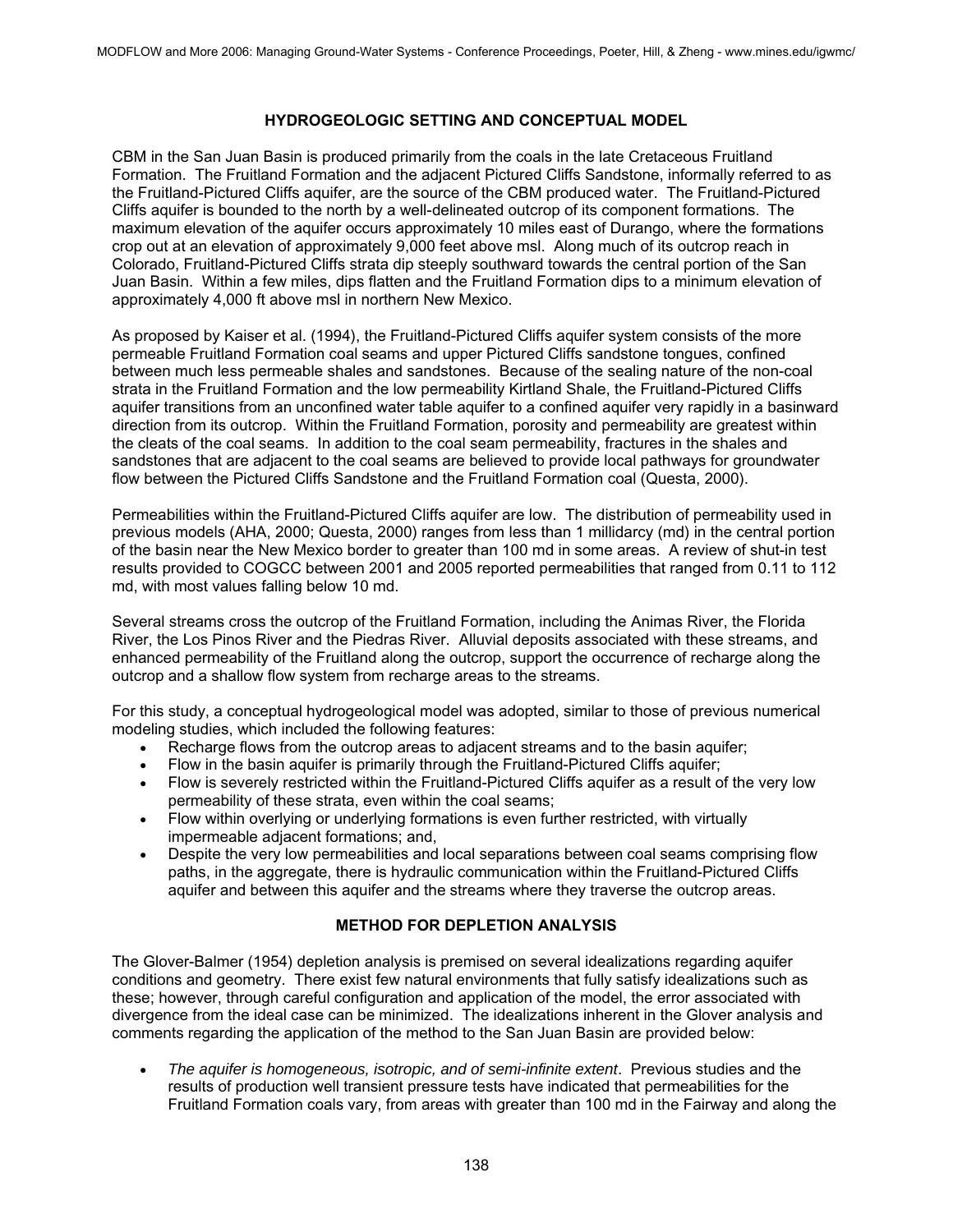outcrop to less than 10 md in mid-basin areas. For this study, average parameters were required to approximate the aggregate behavior caused by spatially distributed parameters. This was accomplished through parameterization of a similarly idealized model of historic production, with the aid of an automated parameter estimation procedure (PEST).

- *The boundary at which depletions are calculated is a linear stream that fully penetrates the aquifer*, *where the streambed is in hydraulic connection with the aquifer*. The model geometry must be set up to best approximate this assumption, given the hydrogeologic setting. Because the primary streams cross the outcrop orthogonally, and are not well-connected to the aquifer except at the outcrop; and, because the outcrop is "stream-like" given both its storage capacity orders of magnitude greater that that of the confined aquifer and the enhanced permeability of the outcrop zone, the arc of the outcrop is taken as the constant-head boundary, or, "stream", for this analysis. No significant barriers between the CBM wells and the outcrop were identified that would negate an assumption of hydraulic connection from the wells to the streams at the outcrop.
- *Flow within the aquifer is horizontal*. Due to the sealing nature of adjacent formations, vertical flow to/from overlying or underlying formations is considered negligible and flow occurs primarily within the Fruitland-Pictured Cliffs aquifer; hence, this idealization is not considered problematic.
- *Flow is dominated by one phase*. This method only considers one-phase flow. Where water extraction and pressure changes dominate the flow regime, this assumption is acceptable. Where gas pressures dominate the flow regime, this method will not yield useful results.

#### **Parameter Estimation**

The Glover-Balmer method required identification of a single value for transmissivity and storage coefficient. Understanding that there is significant localized heterogeneity, effective average formation parameters were identified through parameter estimation techniques using an analytical model that employs the same simplifying assumptions as does the Glover analysis. The advantage of this method is not only that derived parameters reflect the history of well production rates throughout the basin and observed pressure changes at numerous monitoring wells, but also that the derived parameters are consistent with the modeling methodology to be employed. In other words, parameters obtained via history-matching using an idealized model will be applied in a similar idealized model. The resulting parameters are "effective averages" that take into account both the observed data and the model idealizations with respect to geometry, homogeneity and other simplifying assumptions.

Estimation of transmissivity and storage coefficient for the Fruitland Formation involved five primary areas of analysis. First, observation data were obtained and formatted for use in model calibration. Second, water production data from over 1,600 wells was obtained and formatted for use as model input. Third, a Theis analysis code was configured to calculate drawdown from historic pumping schedules. The analysis uses monthly production rates for each well to calculate pressure impacts over time at monitoring locations, and superimposes cumulative pressure impacts spatially and through time. Fourth, PEST was set up to optimize the fit between the Theis code calculated drawdown and the formatted observation data. Fifth, the model was calibrated to the observation data using PEST.

For the Theis analysis, model runs were made both with and without image wells. Image wells are required in situations where calculated draw-down impinges on boundary conditions. Since, a priori, the appropriate application for the San Juan Basin was unknown, both scenarios were run. For the image well analysis, each production well was matched with an image well located an equal distance from the Fruitland outcrop to the outside of the outcrop, injecting water at monthly rates equal to the production well pumping.

This analysis resulted in a transmissivity of 1.2 ft<sup>2</sup>/day and a storativity of 3.1 x 10<sup>-4</sup> for the northern portion of the San Juan Basin. If a range of net coal thickness of 20 to 100 feet is assumed, hydraulic conductivity falls in the range of 0.012 to 0.06 ft/day, which is equivalent to a permeability of 4.4 to 21 md. This range lies within that identified in the previous model investigations, but provides a parameter value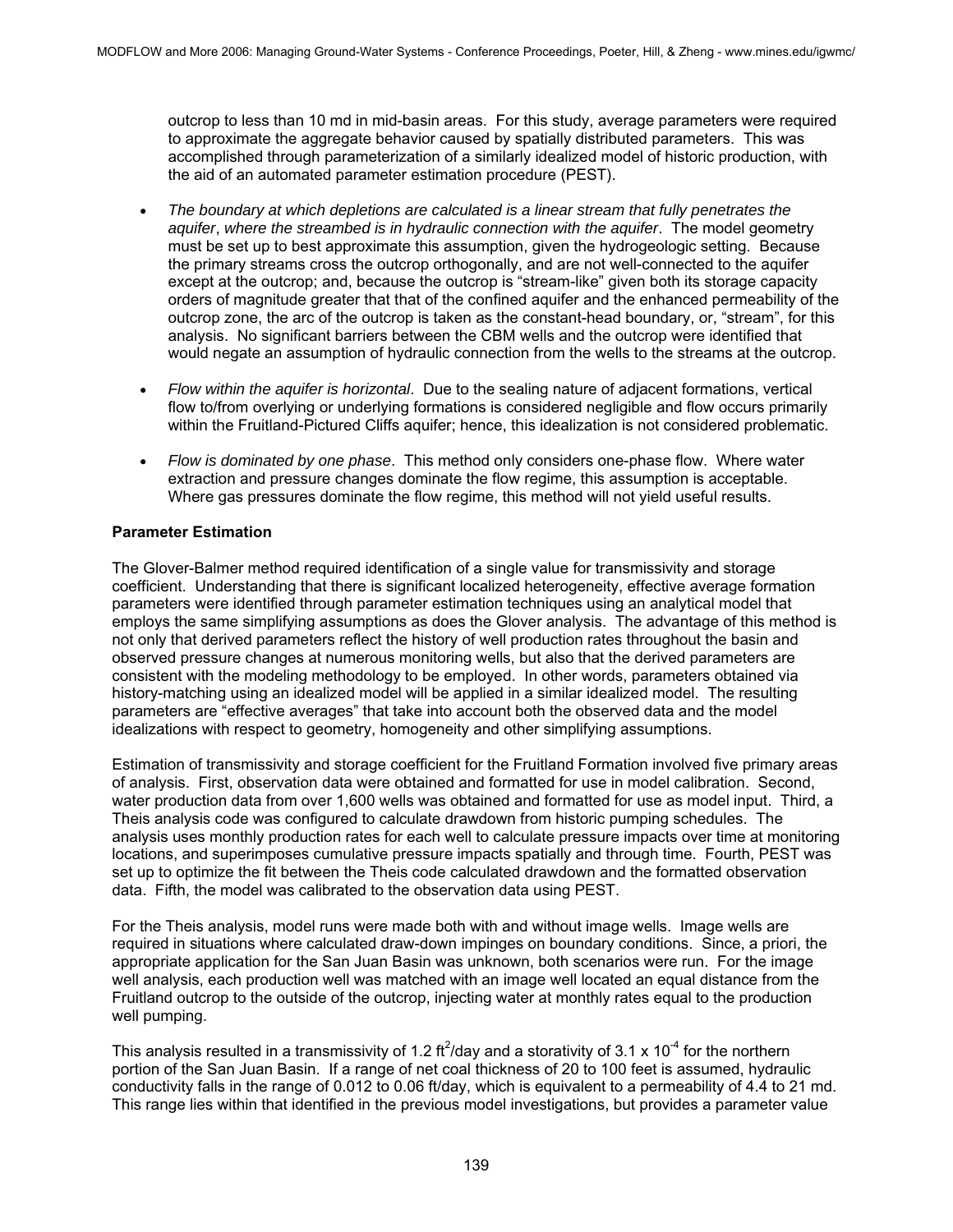that is specifically tailored to the simplified hydrogeologic assumptions inherent in the methodology identified for the depletion analysis. For the same range of coal thickness, specific storage falls in the range of 3.1 x 10<sup>-6</sup> to 1.6 x 10<sup>-5</sup> ft<sup>-1</sup>. Previous numerical modeling studies (AHA, 2000; Questa, 2001; Cox et al., 2001) utilized 1 x  $10^{-5}$  ft<sup>-1</sup> for specific storage.

In the analysis described above, the Fruitland-Pictured Cliffs aquifer parameters derived for the northern area of the San Juan Basin provided a reasonable match to observed pressure responses at wells in the northern part of the basin; however, the same values did not provide a satisfactory match to the pressure response in another area, termed the "Ute" or "Fairway" region (S.S. Papadopulos & Assoc., 2006). Data indicate that gas saturation is higher and water saturation lower in this area. Use of a one-phase flow model may not be suitable for modeling pressure changes in this region.

#### **Glover-Balmer Depletion Analysis**

Using the optimized values of transmissivity and storativity obtained from the parameter estimation analysis, the Glover analysis was applied to CBM wells within the Colorado portion of the San Juan Basin to identify the area where stream depletions exceed one tenth of one percent of pumping within 100 years; and, to quantify current and future depletions at the streams/outcrop. The method was not applied to the highly productive Fairway region where the Fruitland-Pictured Cliffs aquifer may not be water saturated. To estimate depletion in this area, a different methodology would be required. The well pumping rate, pumping schedule and distance from each well to the constant-head boundary are required for the analysis. The water production history for the existing 1,686 San Juan Basin production wells was utilized for this purpose, along with projected production rates developed in concert with the contracting agencies. An average production period of 10 years was assumed in calculating stream depletion for the existing and projected future condition.

### **RESULTS**

The area where stream depletions exceed one tenth of one percent of pumping within 100 years generally includes the area within about 10 miles of the outcrop. The analysis was not extended to the west, in the vicinity of the Fairway. However, it is recognized that most CBM wells have a production life significantly less than 100 years, a factor that will presumably be given some consideration in regulation, should the CBM-produced water be put to beneficial use.



**Figure 1. Calculated depletions to outcrop/stream boundary from CBM water production** 

To estimate the current magnitude of depletions, the Glover analysis was run using records of monthly water production rates to solve for basin-wide depletions at the Fruitland outcrop/stream location. The composite rate of depletion for all Colorado wells was calculated at 156 ac-ft/yr as of mid-2005. This quantity does not differ greatly from the depletions calculated in the previously developed numerical models—95 to100 ac-ft/yr for projected for 2005 for the Animas, Florida, and Los Pinos Rivers (Cox et al., 2001), particularly given that those models did not include the entire CBM production area.

Various projections of future impacts were made, considering a continuation of historic pumping until the end of production cycles,

additional infill drilling, and additional infill drilling excluding drilling in a buffer zone within 1.5 miles of the outcrop (Figure 1). These projections provide a general indication of the degree of stream/outcrop depletions occurring or likely to occur, from CBM produced water. Some shift in timing may be